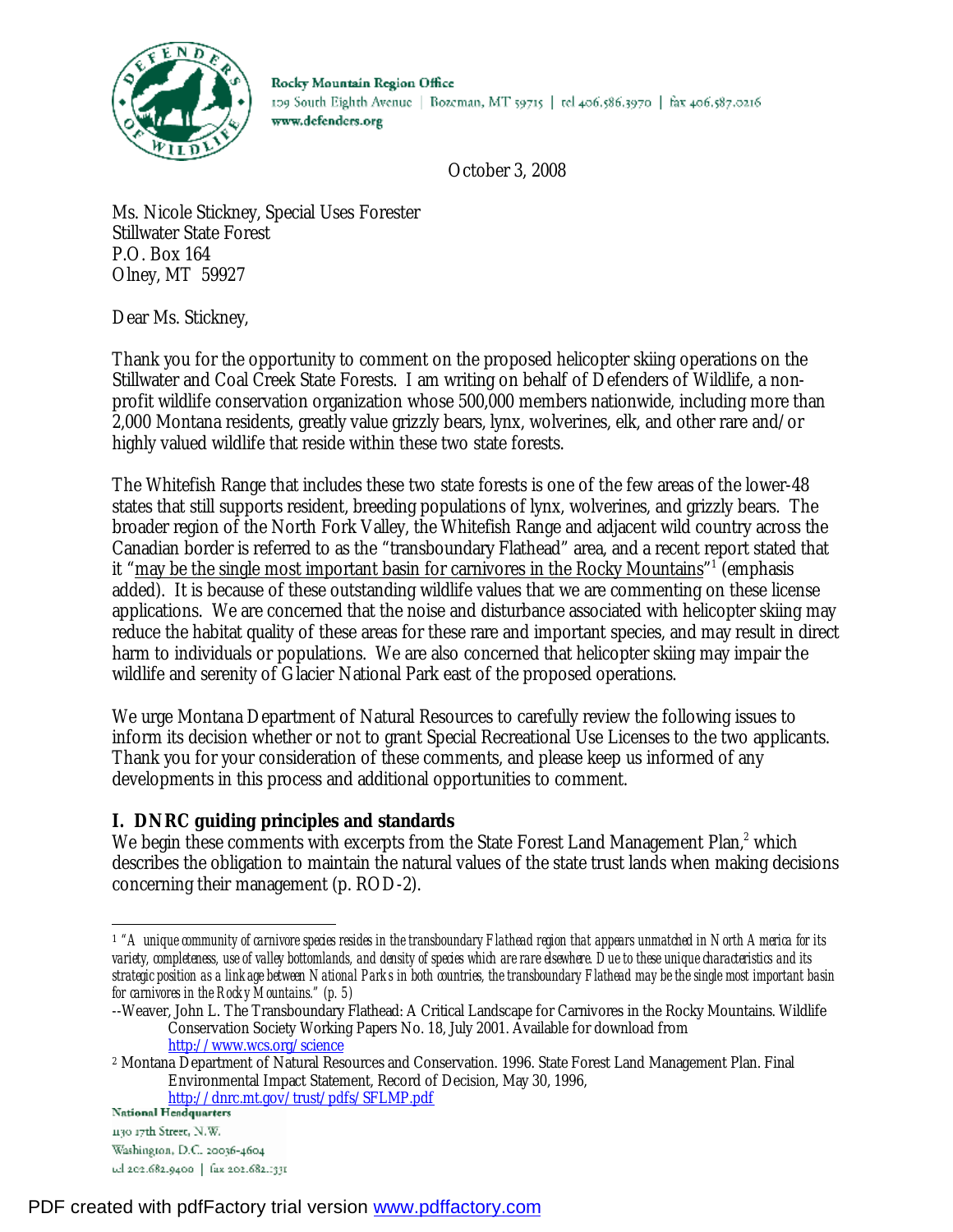Our premise is that the best way to produce long-term income for the trust is to manage intensively for healthy and biologically diverse forests. Our understanding is that a diverse forest is a stable forest that will produce the most reliable and highest long-term revenue stream… By promoting biodiversity we will protect the future income-generating capacity of the land by maintaining or restoring healthy and productive ecosystems.

The Management Plan further defines "promoting biodiversity," explaining that DNRC will use a "coarse filter" approach to provide forest conditions suitable to support a diversity of species. Yet, the Plan says DNRC will also consider the needs of individual species in its management decisions (p. ROD-2):

Because we cannot ensure that the course filter approach will adequately address the full range of biodiversity, we would also employ a "fine filter" approach for threatened, endangered, and sensitive species. The fine filter approach focuses on single species' habitat requirements.

DNRC's Management Plan describes its obligation to help restore threatened and endangered species on its lands, which includes grizzly bears, lynx and wolves (p. ROD-31).

DNRC would participate in recovery efforts of threatened and endangered plant and animal species. We would confer with the U.S. Fish and Wildlife Service to develop habitat mitigation measures.

DNRC's plan also describes its obligation to consider the needs of sensitive species on its lands in the following excerpts, which includes wolverines for example (p. ROD-33).

We recognize that certain plant and animal species, both terrestrial and aquatic, are particularly sensitive to human activities in managed forests. Populations of such species are usually small and/or declining, and thus continued adverse impacts from land management activities may lead to their being Federally listed as threatened or endangered. Further, because sensitive species usually have specific habitat requirements (tending to be ecological specialists rather than generalists), consideration of their needs is recognized as a useful and prudent "fine filter" for ensuring that we meet our primary goal, namely maintenance of diverse and healthy forests. By considering sensitive species in our management actions, we help to ensure that: 1) we are making decisions appropriate to our fundamental philosophy; and 2) additional Federal listings will not be necessary…

We would manage so as to generally support populations of sensitive species on state land. This policy would be pursued by managing for site characteristics generally recognized as important for ensuring long-term persistence...

For sensitive animal species, we would provide habitat characteristics recognized as suitable for individuals to survive and reproduce in situations where land ownership patterns and the underlying biological and geographical conditions allow for them. Our contribution toward conservation of wide-ranging animal species that occur in low densities and require very large areas to support self-sustaining populations would be supportive of, albeit subsidiary to, the principal role played by Federal agencies with larger land holdings.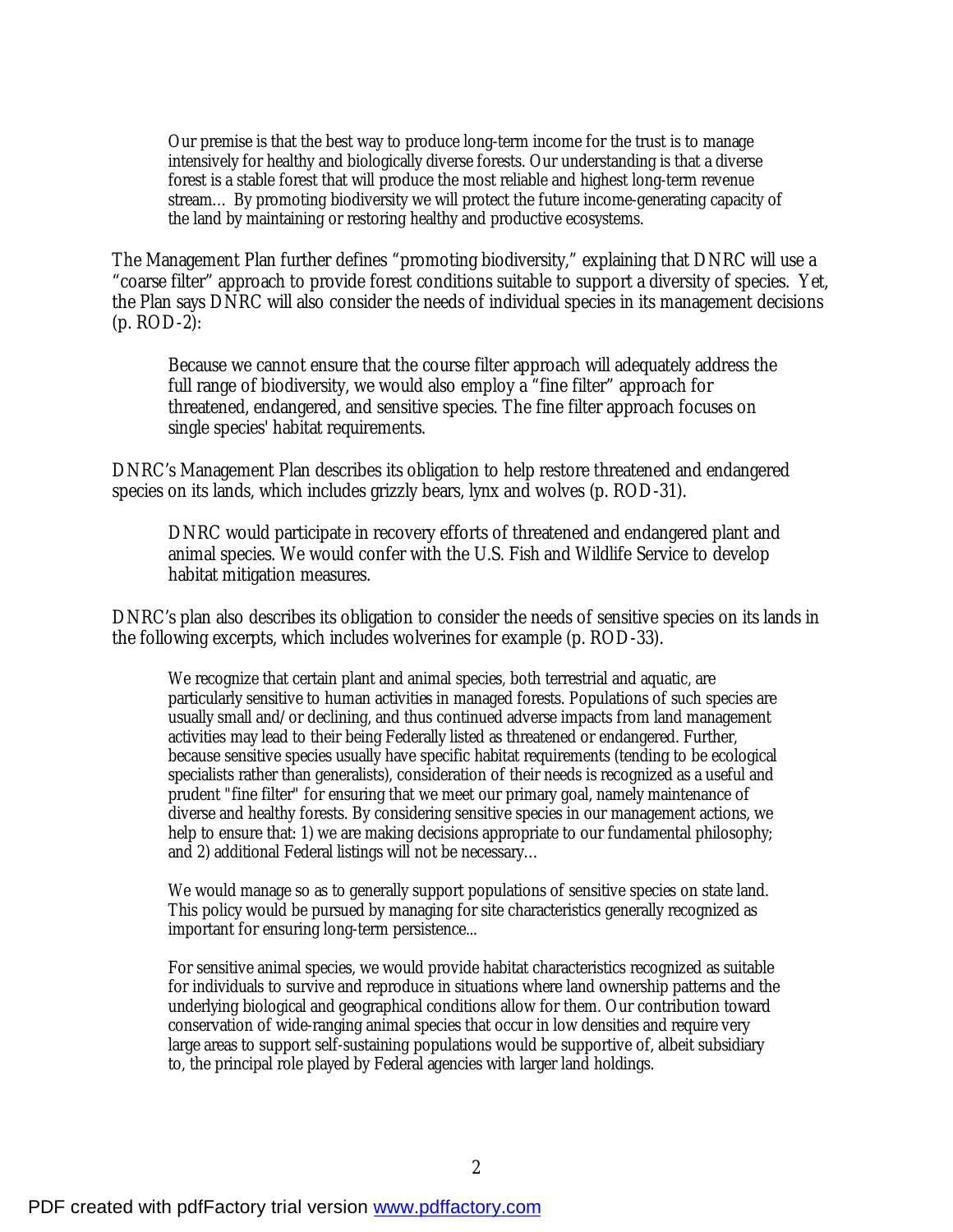For sensitive animal species, we would, for all proposed projects, look for opportunities to provide for habitat needs primarily through managing for the range of historically occurring conditions appropriate to the sites. In blocked ownerships, in addition to considering habitat needs generally, we would consider such issues as connectivity and corridors…

DNRC's Management Plan also directs the protection of habitat for big game (p. ROD-35):

To the extent possible, we would manage to provide for big game habitat…

DNRC would consult with MDFWP to determine which big game habitat values are most likely to be affected by proposed management actions and would cooperate with MDFWP to limit detrimental impacts to big game.

Finally, there is direction in the DNRC Plan to manage its lands in cooperation with other landowners, to pursue ecosystem management and other shared goals (pp. ROD-40-41):

- In addition to our current level of cooperation with other land owners, we would attempt cooperative ecosystem management planning.
- We would be actively involved in community-based planning efforts where appropriate...
- We would evaluate cumulative effects and pursue cooperative agreements to share the responsibility of mitigation among landowners…
- We would pursue ecosystem management, and other agreements with adjoining land owners to achieve mutual landscape goals.

# **II. General information on the effects of winter recreation on wildlife**

Fortunately, the effects of winter recreation on wildlife has received some recent attention from the scientific community. The Montana Chapter of The Wildlife Society published a report on this issue in 1999,<sup>3</sup> and a team of biologists commissioned by the interagency Greater Yellowstone Coordinating Committee published its own literature review and assessment on the issue also in 1999.<sup>4</sup> Here we present some general findings from these reports relevant to the helicopter skiing proposals, and in the next section we present species-specific findings from these and other studies.

## **Information from the Montana Chapter of The Wildlife Society's report on recreation and wildlife**

The following passage opens the "Carnivores" chapter of The Wildlife Society's report (hereafter "TWS Report," Claar et al. 1999, p. 7.3, emphasis added).<sup>5</sup>

 $\overline{a}$ <sup>3</sup> Joslin, G., and H. Youmans, coordinators. 1999. Effects of recreation on Rocky Mountain wildlife: A Review for Montana. Committee on Effects of Recreation on Wildlife, Montana Chapter of The Wildlife Society, 307pp, [http://joomla.wildlife.org/Montana/index.php?option=com\\_content&task=view&id=200&Itemid=349](http://joomla.wildlife.org/Montana/index.php?option=com_content&task=view&id=200&Itemid=349)

<sup>4</sup> Olliff, T., K. Legg, and B. Kaeding, editors. 1999. Effects of winter recreation on wildlife of the Greater Yellowstone Area: a literature review and assessment. Report to the Greater Yellowstone Coordinating Committee. Yellowstone National Park, Wyoming. 315 pp. <http://www.nps.gov/yell/parkmgmt/winterusetechnicaldocuments.htm>

<sup>5</sup> Claar, J. J., N. Anderson, D. Boyd, M. Cherry, B. Conard, R. Hompesch, S. Miller, G. Olson, H. Ihsle Pac, J. Waller, T. Wittinger, H. Youmans. 1999. Carnivores. Pages 7.1– 7.63 in Joslin, G. and H. Youmans, coordinators. Effects of recreation on Rocky Mountain wildlife: A Review for Montana. Committee on Effects of Recreation on Wildlife. Montana Chapter of The Wildlife Society. 307pp.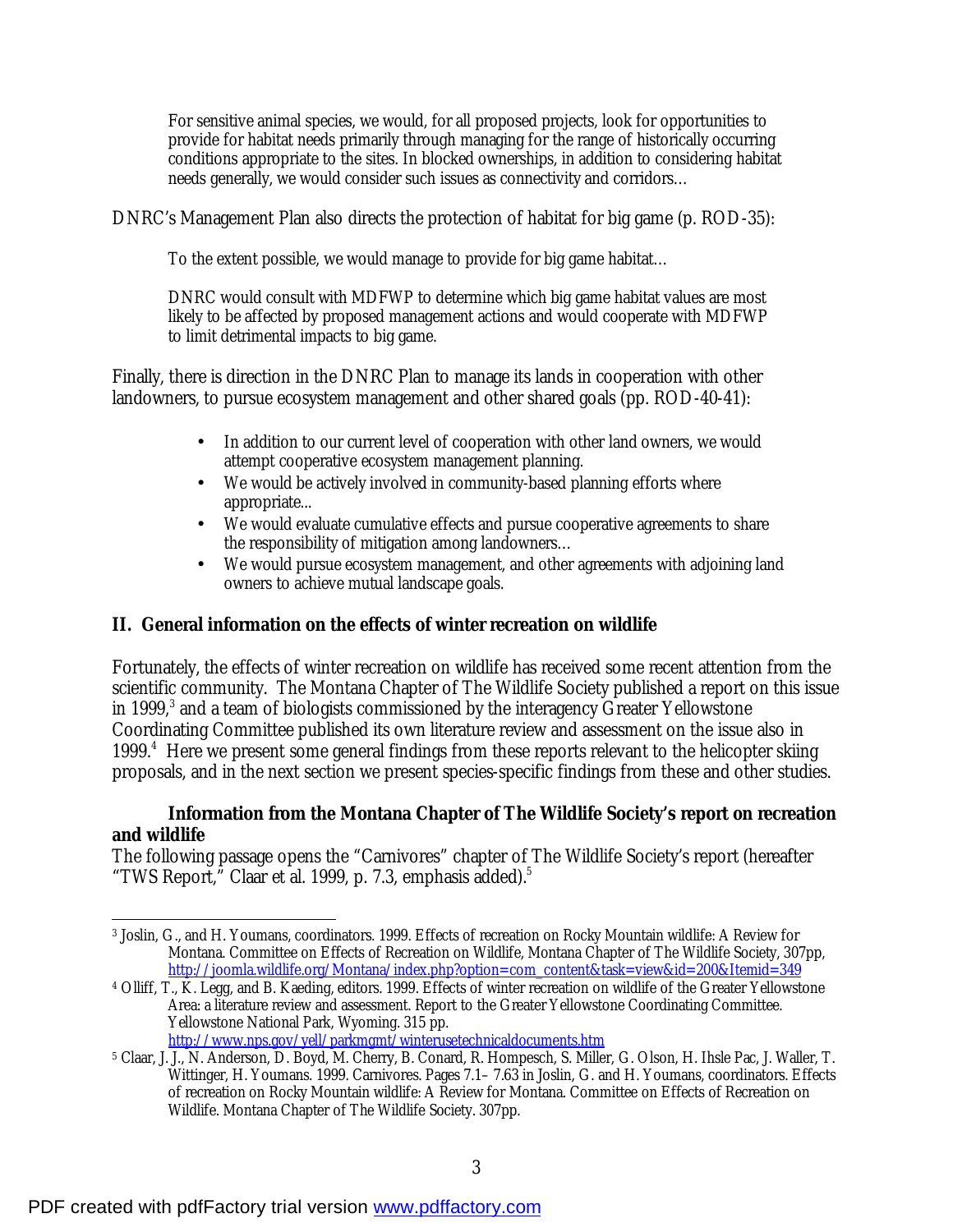We have observed that year-round use of commercially available recreational vehicles into remote habitats is now common. These areas previously were isolated due to distance, season of year (e.g., winter), and lack of trails and roads; now, there is no season when these areas are "quiet" (from human use). These new and frequent intrusions are of concern, particularly for carnivore species that characteristically seek secluded areas for production and rearing of young.

We considered the following statements integral to the development and context of this document, particularly as they apply to the management guidelines:

- 1. Management guidelines need to be based on biological parameters (reproductive rates; behavioral characteristics, such as susceptibility to habituation, disturbance, displacement; and specialized habitat requirements, such as denning, rendezvous, and foraging sites) and, the impacts of habitat fragmentation.
- 2. Interspecific competition among carnivores for limited numbers of prey can be significant, particularly in disturbed, altered, and fragmented habitats.
- 3. Several species of carnivores have large habitat area requirements, specialized habitat needs, low reproductive potential, and low dispersal/colonizing abilities that result in these animals being especially sensitive to habitat fragmentation and isolation.
- 4. In many landscapes, occurrence of habitats that fill the specialized habitat requirements of carnivores, particularly ursids and mustelids, have been reduced as a result of human developments (e.g., subdivisions, reservoirs, roads), logging practices (loss of old growth/structurally mature conifer stands with multiple canopies, snags, and downfall), and recreational use/developments in forest habitats and important landforms such as alpine cirques (e.g., ski resorts, snowmobile trails/play areas, heli-skiing, and extreme snowboarding).

The "Carnivores" chapter of the TWS report concludes with the following discussion relevant to all carnivores (Claar et al. 1999, pp. 7.45-7.46)

… Particular species of concern are those such as grizzly bear, wolverine, and lynx that are known to characteristically seek solitude for denning and rearing of young and have wide ranging movements.

Carnivore species differ in their susceptibility to human disturbance. The carnivores least sensitive to human disturbance are the generalists such as coyotes, red fox, raccoons, and skunks. Other species such as Canada lynx that are more specialized in their foraging strategy, may be particularly vulnerable to disturbances that compromise their winter foraging efficiency. More research is needed to document the magnitude of this potential effect. Potential impacts of dispersed and developed recreation projects and activities are variable and complex...

To analyze project effects on medium- to large-sized carnivores, it is particularly important to consider not only direct project impacts, but also potential impacts on a landscape basis in the context of connectivity, refugia, and metapopulations. For example, new groomed snowmobile trails will have immediate area effects; the next level to consider is the impact of all snowmobile trails within a large area (at least the size of a national park or forest) to delineate cumulative effects. Refugia (landscapes, generally wilderness or back-country, that are not readily subject to hunting, trapping, and frequent human disturbance) are recognized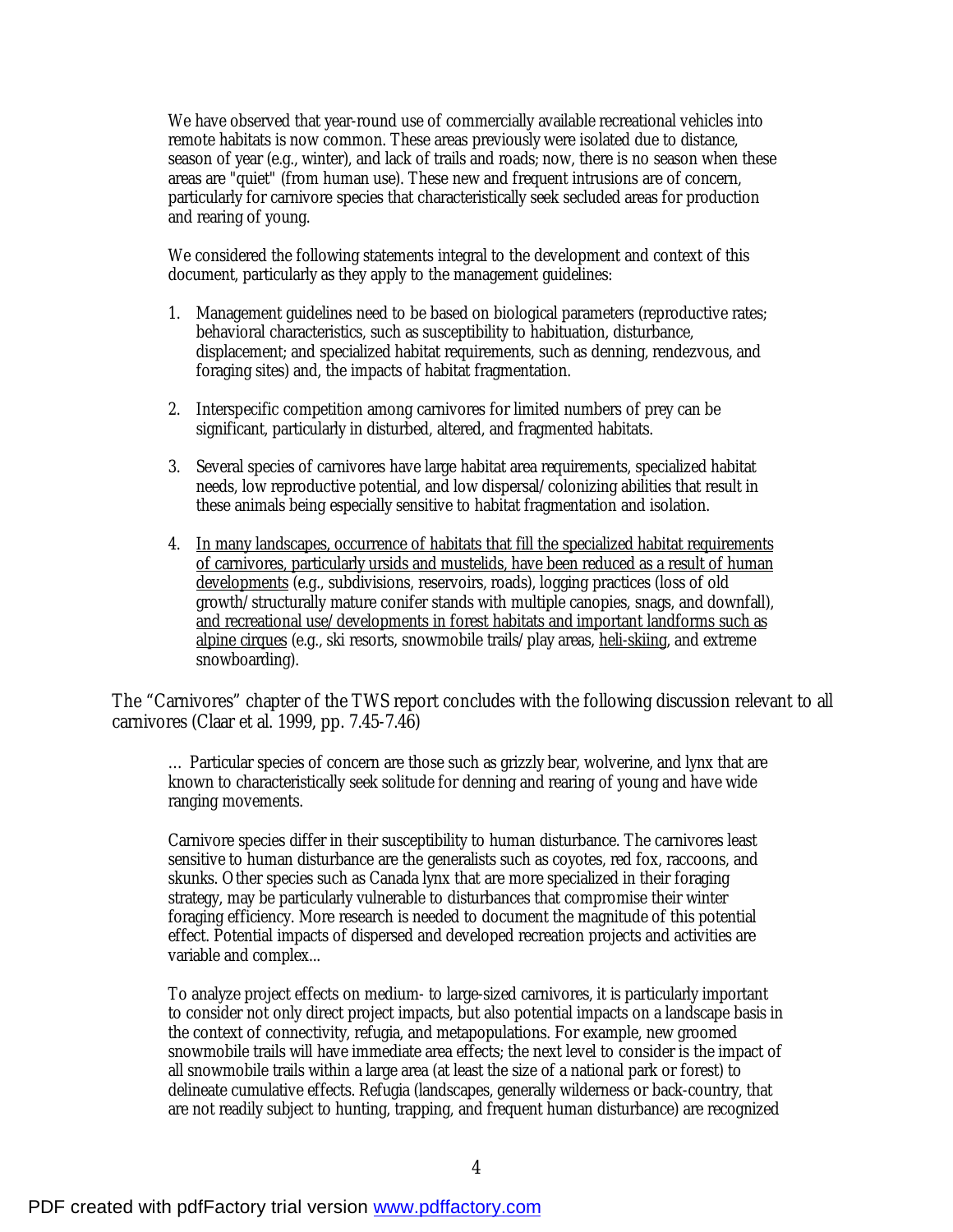as necessary for persistence of forest carnivore populations by supporting source populations that can repopulate adjacent landscapes via dispersal and emigration…

With increasing human pressures for recreational opportunities, it is imperative to gain more information on carnivores so they can be managed in a context of species requirements, ecosystem (landscape) scale, and socioeconomic values. In summary, these mid- to largesized carnivores require large home ranges; they characteristically conduct wide-ranging movements, and exhibit specialized biological and habitat requirements. Because of these characteristics, they are particularly vulnerable to habitat fragmentation and alteration. Indicative of these circumstances is the proposed and/or federal listing of several of the mid- to large-sized carnivores under the ESA of 1973, as amended.

#### **Information from the Greater Yellowstone report on winter recreation and wildlife**

The Greater Yellowstone report has a chapter focused on helicopter skiing specifically. The chapter describes the "potential problems with helicopter skiing" as follows (Oliff et al. 1999, p. 155).

 Numerous studies have shown impacts to wildlife from low-flying aircraft, including helicopters. Studies have been conducted on birds, mountain goats, wild sheep, deer, elk, and wolverines (Knight and Cole 1995). Exposure to helicopters increases energy expenditures, reduces fat accumulation, and/or changes an animal's physiological condition (MacArthur et al. 1979). These effects may

lead to reduced survivability and/or reproduction success.

 Other risks associated with helicopter skiing are avalanches, mishaps with the explosives used to set avalanches, and the potential for helicopter accidents. Helicopter accidents could result in wreckage and fuel spills in pristine backcountry areas. Any of these risks could be harmful to wildlife in the wrong place at the wrong time. Impacts from recreation add to the many stresses an animal sustains during the winter and can result in changes in movements and preferred ranges, reduced foraging efficiency, decreased reproductive success, increased chance of accidents, lowered resistance to disease, and increased predation (USFS 1996).

This chapter of the report goes on to describe the impacts of helicopter skiing on individual species, including: bald and golden eagles, mountain goats, elk, bighorn sheep, wolverines, and other wildlife. The chapter concludes with the following "management guidelines" (p. 157).

Heliskiing use should be limited to the minimal amount of area possible, and overflight distances should be more than 1,000 feet above and 2 miles away from sighted wildlife or known wildlife winter habitat. Managers should overfly proposed heliskiing areas to determine locations of wildlife and prohibit skiing where conflicts would occur. The permittee should be required to notify managers of any wildlife sightings as well as the areas that were used. Managers should have the authority to close any area that is in question. There should be no overflights or use of slopes with known wolverine dens. The use of explosives to set off avalanches should be limited, and any wildlife or human presence should be ascertained before use.

## **III. Potential specific issues of concern**

## **Effects on grizzly bears**

Grizzly bears are listed as a Threatened species in northwestern Montana, and these two state forests are located within the grizzly bear recovery zone for the Northern Continental Divide Ecosystem.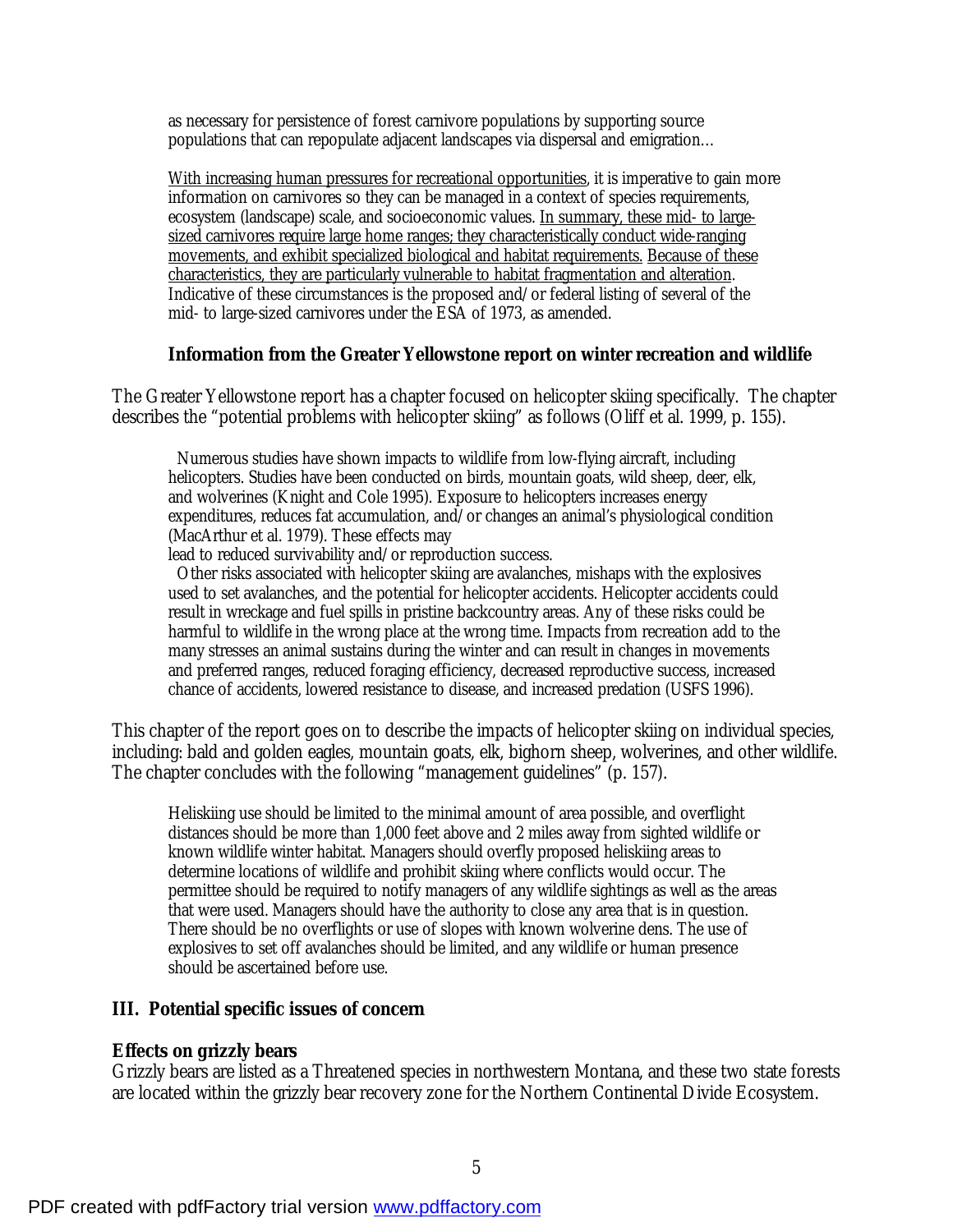Studies have shown that bears exhibit stress and may abandon their dens due to noise and disturbance. Montana Department of Fish, Wildlife and Parks ("FWP") recommends protecting denning areas from recreational use. Bears are also vulnerable to disturbance and conflicts when entering their dens in late fall, and emerging from their dens starting in early spring.

Here we provide some relevant excerpts from the Montana FWP Grizzly Bear Management Plan for Northwestern Montana (Dood et al. 2006, emphasis added).<sup>6</sup>

Motorized access also plays a significant role in limiting grizzly bear habitat use… (p. 44)

FWP recognizes the need to minimize negative impacts to bear habitats. Other than on FWP's own wildlife management areas, FWP does not have decision-making authority on federal, State School Trust, or tribal lands. However, FWP works closely with these land management agencies to minimize negative impacts on fish and wildlife species. (p. 44)

FWP, in cooperation with other agencies, will evaluate snowmobile programs to ensure they avoid impacting grizzly bears during denning periods, including den entrance and emergence. (p. 46)

Avoid human activities, or combinations of activities, on seasonally important wildlife habitats that may result in an adverse impact on the species or reduce the long-term habitat effectiveness. Guidelines for important grizzly bear habitats and seasonal timeframes are as follows: spring emergence dates (April  $1 -$  June 30), alpine feeding sites (July 1 - Sept 15), subalpine fir/whitebark pine habitat types (Aug  $1 - Nov 30$ ), and denning habitat (Oct  $15 -$  Apr 15). (pp. 48-49)

FWP supports the USFS and BLM restrictions banning all motorized of-road/trail use. (p. 49)

[Note—Helicopter skiing is clearly different than cross-country motorized recreation, and USFS/BLM restrictions do not apply to state lands, but some of the impacts to wildlife that prompted this policy are similar for "off-trail" helicopter skiing]

The Greater Yellowstone assessment provides a detailed discussion of the effects of winter recreation on grizzly bears in that area and provides the following useful information (Oliff et al. 1999, pp. 37-47). November 9 was the mean date for grizzly bears to enter their dens during a multi-year study, but bears entered their dens as late as December 21. Bears started emerging from their dens in mid-February, with the last groups emerging in early-mid April. Thus, a helicopter skiing operating season from December 1 through April 15 would overlap with bears entering and especially emerging from their dens.

The assessment notes that the effects of human disturbance on denning grizzly bears has not been well studied, but does relate the findings of an Alaskan study where bears exhibited elevated heart rates and increased movements in response to nearby aircraft and seismic explosions.

<sup>-</sup><sup>6</sup> Dood, A. R., Atkinson, S. J. and V. J. Boccadori. 2006. Grizzly Bear Management Plan for Western Montana: final programmatic environmental impact statement 2006‐2016. Montana Department of Fish, Wildlife and Parks, Helena, Montana. 163 pp,<http://fwp.mt.gov/wildthings/tande/grizzlymgmtplan.html>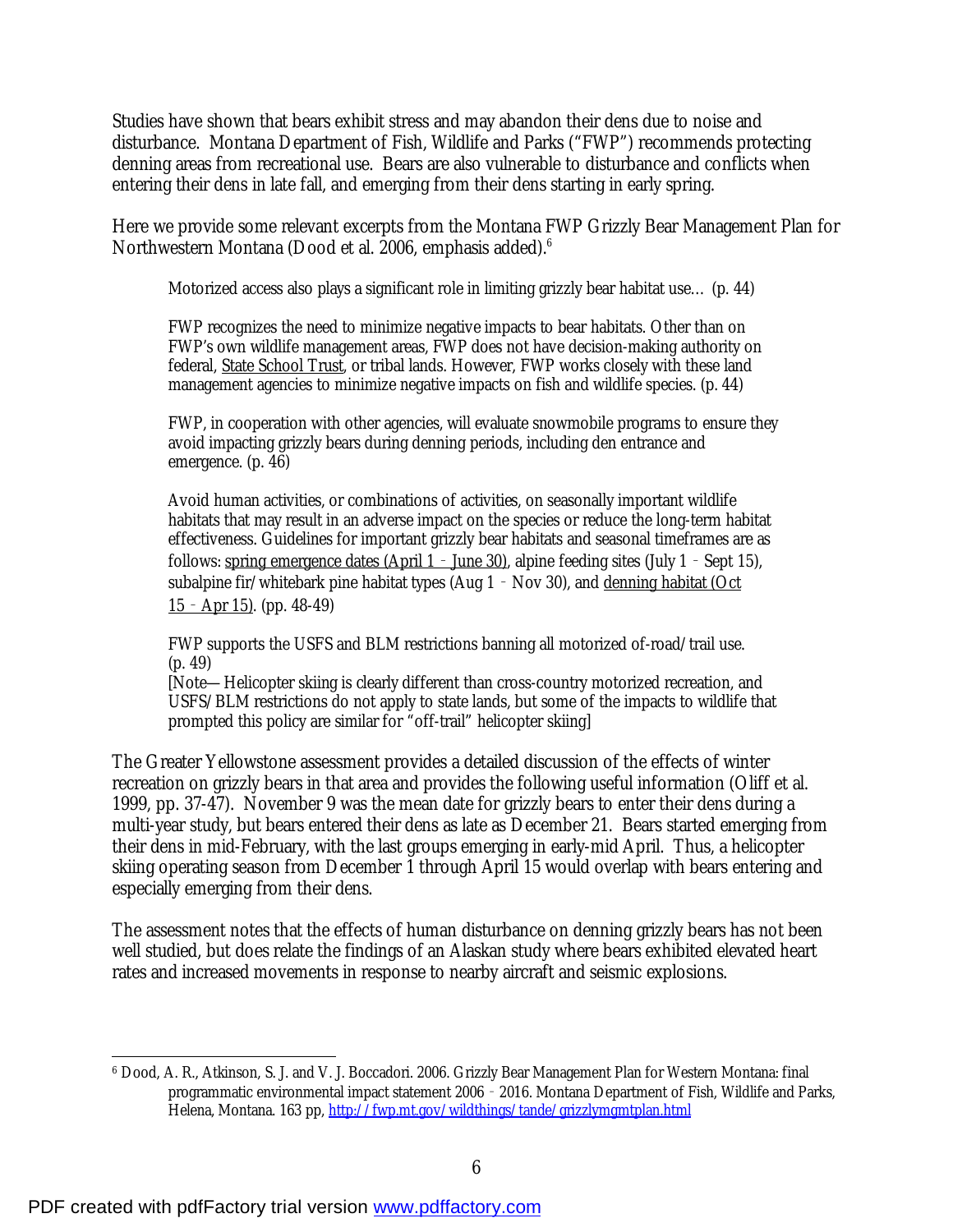The Wildlife Society's analysis relates similar information as the Greater Yellowstone assessment, and discussed the following potential effects on bears due to recreational disturbance (Claar et al. 1999, p. 7.25).

Although abandonment of dens was not reported as a frequent result of the winter human uses described, Reynolds and Hechtel (1980), Watts and Jonkel (1989), and Mace and Waller (1997) expressed concern that physiological stresses could result in serious consequences to bears. Mace and Waller (1997) believed the greatest potential for disturbance from snowmobile activity occurs when females with cubs are still confined to the den vicinity during spring and when bears descend to lower elevations and more gentle terrain, which is more suitable for snowmobiling.

The TWS report also discusses that "non-motorized" recreation may cause greater disturbance to individual bears, which may be relevant to helicopter skiers once their helicopter departs (p. 7.26):

McLellan and Shackleton (1989), indicated that grizzly bears reacted more strongly to people on foot in remote areas than to motorized equipment in more developed areas. Grizzly bears that encountered people on foot in remote areas left the creek drainage, while those grizzly bears that encountered logging equipment and motor vehicles in roaded areas moved to cover but remained in the area.

The TWS report has the following management recommendation relevant to winter recreation (p. 7.27):

Important seasonal habitats having limited availability and/or distribution, such as denning areas, early spring ranges, and alpine feeding areas, need a high level of protection from human disturbance. Bears may be exceptionally vulnerable in these areas or during these periods due to lethargic behavior or the inability to locate other suitable habitats.

## **Effects on black bears**

The effects of helicopter skiing in black bear denning habitat are likely to be similar to the effects on grizzly bears described above. There has been some additional research done on winter recreation and black bears, that is likely to be applicable to grizzly bears as well. For example, 41 black bear dens in California and Nevada were studied over a 3-year period. The results of this study are summarized in the abstract as follows (Goodrich and Berger 1994, Abstract).<sup>7</sup>

The increase of recreational activities in winter wildlife habitats is of concern because wildlife populations are under considerable stress during winter… Bears at both sites abandoned dens and cubs in response to investigator disturbance, and all but one bear remained active after abandonment. High overlap between bear denning sites and potential winter recreation areas indicated a high potential for den abandonment due to human disturbance. Bear denning areas should be protected from human disturbance during winter.

Here are some excerpts from The Wildlife Society's report relevant to winter recreation and black bears (Claar et al. 1999, pp. 7.19-7.20).

 $\overline{a}$ <sup>7</sup> Goodrich, John M. and Joel Berger. 1994. Winter recreation and hibernating black bears *Ursus americanus*. Biological Conservation 67(1994):105-110.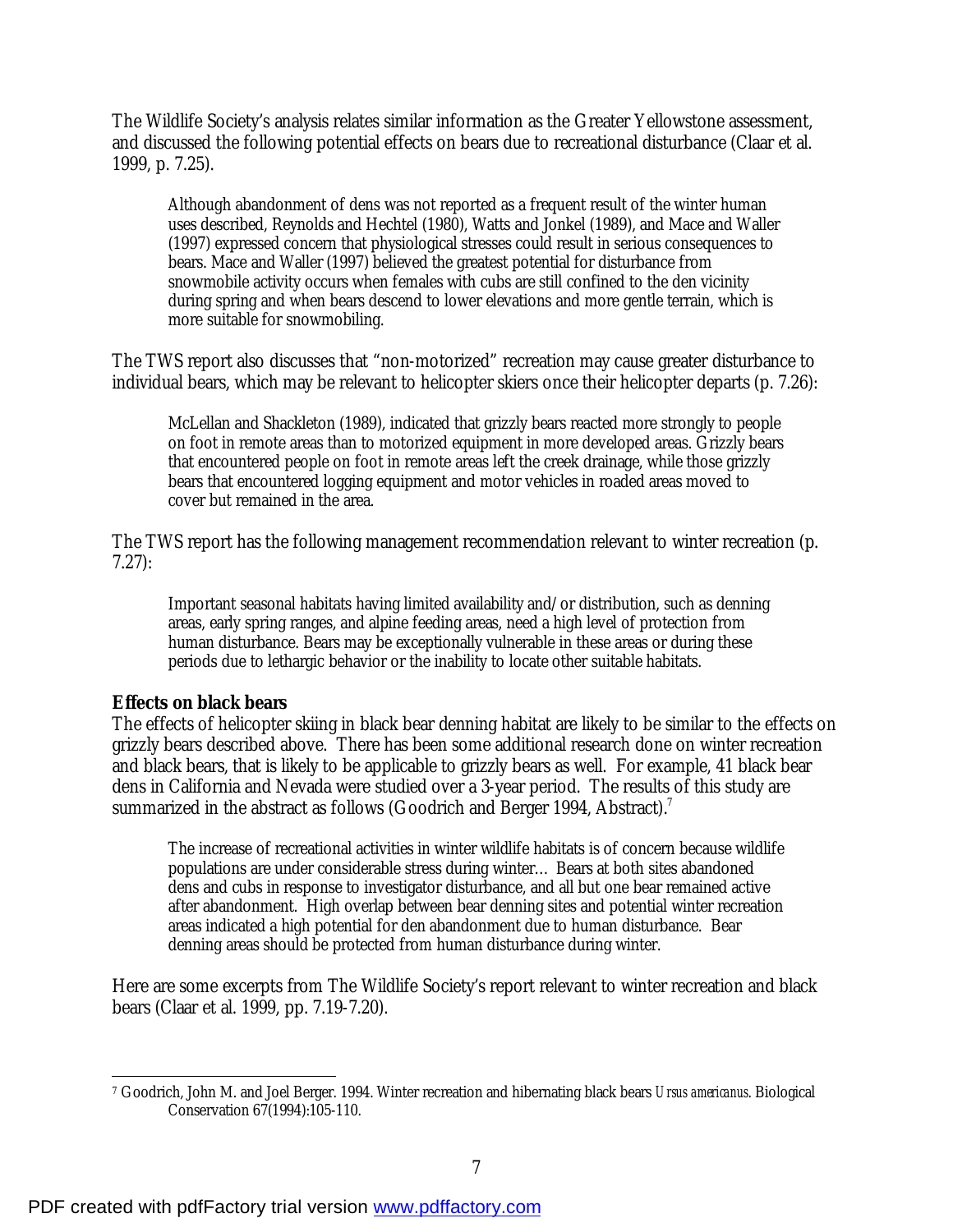**Effects of Winter Disturbance -** Dens are selected away from possible disturbance (Tietje and Ruff 1980), and studies show that bears readily abandon den sites following human disturbance (Lindzey and Meslow 1977, Hamilton and Marchington 1980, LeCount 1983, Manville 1983). Three of 5 dens were abandoned in southwestern Montana following human disturbance (Mack 1990). Carney (1985) reports 3 of 14 females abandoned cubs after researchers disturbed them in Shenandoah National Park. Tietje and Ruff (1980) suggest that den disturbance and subsequent abandonment could adversely affect bears by contributing to excessive overwinter weight loss. Bears may minimize fat loss by denning in more remote, undisturbed areas. Tietje and Ruff (1980) found that following den abandonment, bears lost 25% of their body weight compared to a 16% loss for bears that did not abandon dens. Nursing bears or den abandonment accounted for an additional 9% overwinter weight loss.

Tyers and Reinhart (1999) suggests 3 stages in the annual cycle of grizzly bears when they are vulnerable to impacts of winter recreation: pre-denning, denning, and post-den emergence. Reynolds et al. (1984) monitored heart rates of grizzly bears subjected to aircraft and seismic activity. Sounds of seismic vehicles passing within 5/8 mile from dens caused an elevated heart rate but not den abandonment. Reynolds and Hechtel (1980) speculated that disturbance of a female with newborn cubs from noise near the den could have negative consequences. Den abandonment and accelerated starvation can be initiated by human disturbance (Watts and Jonkel 1989).

Management can be designed to minimize impacts to bears during pre- and post-denning periods for public-use areas such as campgrounds, hiking and snowmobile trails, ski areas, and visitor centers. Potential for bear-human conflicts are high if recreation is allowed during these periods, especially when food sources are nearby (Mattson et al. 1992).

[Guidelines/Recommendations]

Designate snowmobile-use areas so that they avoid black bear denning habitat prior to, during, and after denning. Other recreational use should be restricted in known use areas during: the pre-denning period, which occurs from 15 October to 1 December; the winter denning period; and the post-denning period, the beginning of which ranges from 15 March for some males to 30 April for some females, and extends to approximately 15 May…

Winter activities, such as snowmobiling and skiing, should not be allowed within 1 km of known den sites…

If possible, avoid line-of-sight activities around den sites. Design trails so that some topographical barrier, (i.e., ridge or hill) separates activities from den sites.

#### [Information Needs]

Develop and apply habitat models to identify prime denning habitat and then manage human seasonal activity in these areas to avoid and minimize impacts near and during the bear denning season.

#### **Effects on lynx**

The lynx was listed as a Threatened species in 2000, and these two state forests are within the portion of northwestern Montana currently proposed as "critical habitat" for lynx. Northwestern Montana is one of the few places left in the lower 48 that still support a resident and breeding lynx population. Lynx need peace and quiet to successfully hunt their main prey, snowshoe hares. Studies have also shown that compacted snow may harm lynx by allowing other predators into lynx habitat.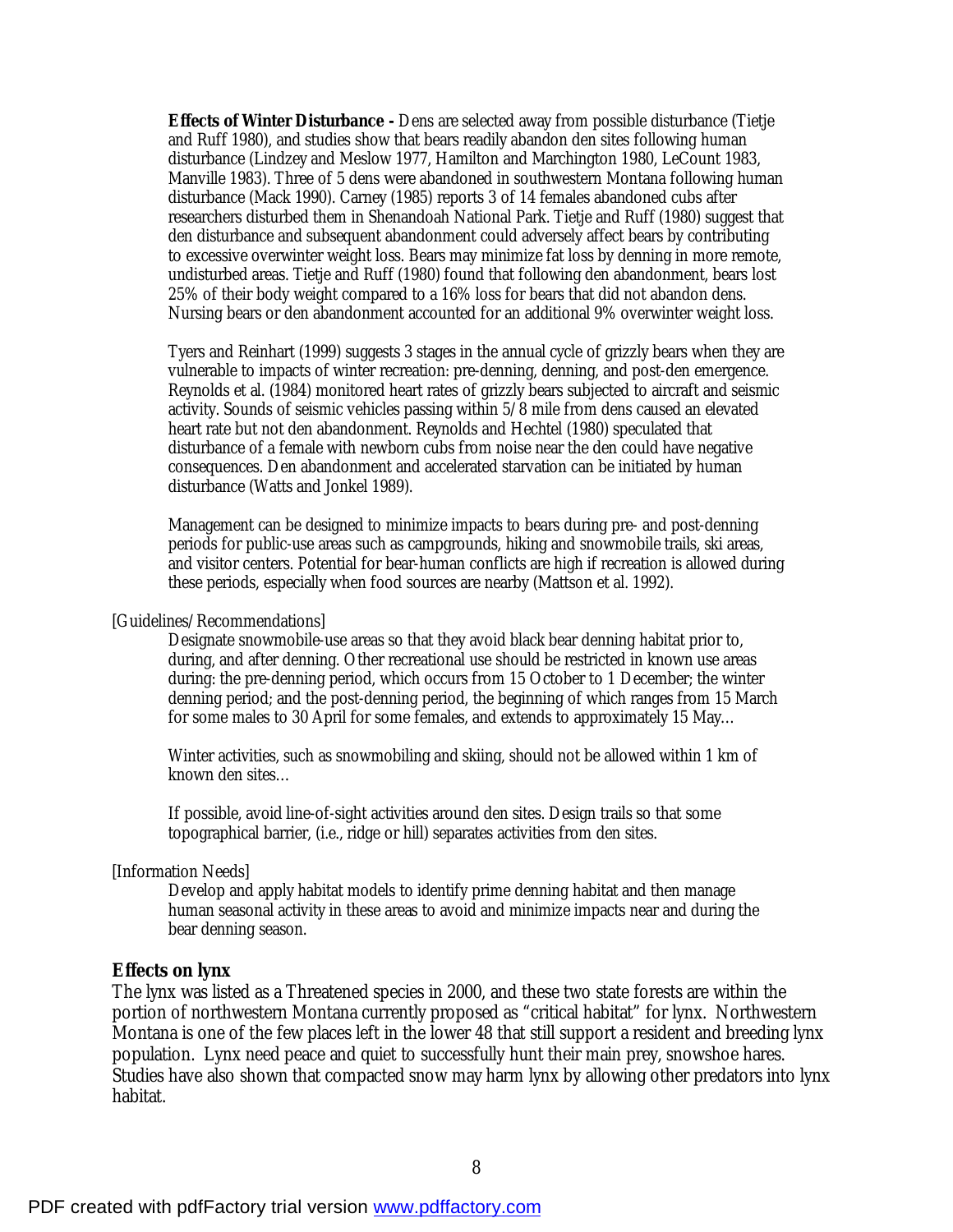Lynx have not been intensively studied in the Whitefish Range, unlike the Yaak and Swan River Valleys of northwestern Montana. Yet surveys as recent as 2004 confirmed lynx directly adjacent to the potential operating areas in the Hay Creek drainage (see figure from Gehman et al. 2004;<sup>8</sup> purple stars indicate lynx tracks and scat).



The TWS report describes research on winter recreation and lynx in some detail as follows and concludes with some recommendations (Claar et al. 1999, pp. 7.41-42).

Opportunities for resource (hares) competition increase among these species when snow compaction occurs into higher elevations due to recreational (or management) activities such as snowmobiling, skiing, snowshoeing, and roads/trails that are plowed or groomed (Koehler and Aubry 1994). Buskirk et al. (1999) concluded that exploitation competition by coyotes, may reduce lynx numbers in the southern parts of lynx range where hare numbers are low. Coyotes and bobcats, and particular mountain lions appear to be effective interference competitors…

Several authors (Bider 1962, Ozoga and Harger 1966, Murray and Boutin 1991, Koehler and Aubry 1994, Lewis and Wenger 1998 and Buskirk et al. 1999) suggested that packed trails created by snowmobiles, cross-country skiing, snowshoeing, snowshoe hares, and other predator trails may serve as travel routes for potential competitors and predators of lynx.

<sup>-</sup><sup>8</sup> Gehman, Steve, Amy Edmonds, and Betsy Robinson. 2004. Snow tracking surveys for lynx and other forest carnivores in the North and Middle Forks of the Flathead River System—Glacier National Park and Flathead National Forest, Winter 2003-2004. Unpublished report by Wild Things Unlimited, Bozeman, Montana, December 2004. [Available upon request]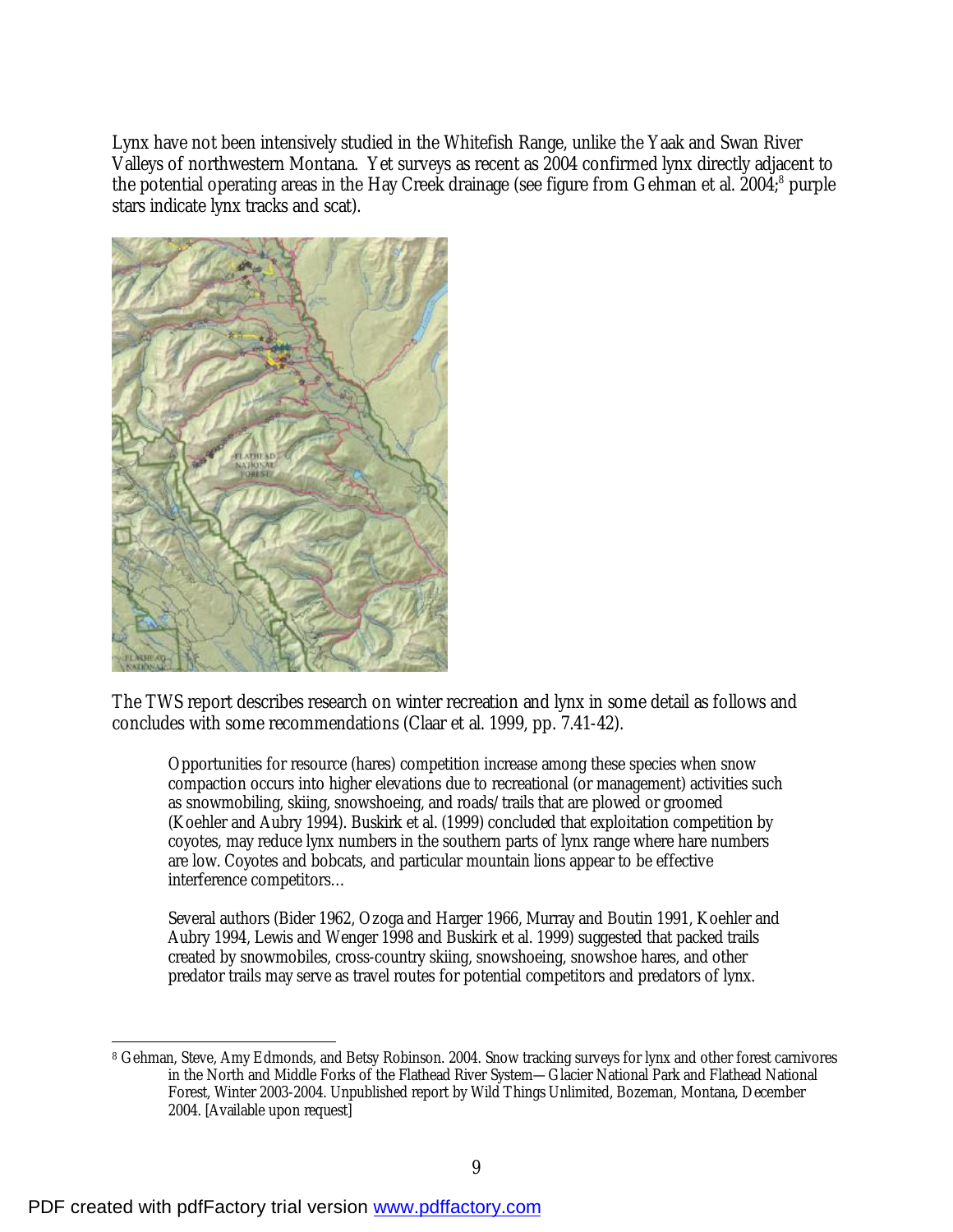Mowat et al. (1999) reported that lynx seem to be able to tolerate moderate levels of snowmobile activity and human presence. There is very little information on this topic. Human presence at denning time in late May and June may be the time that human disturbance affects lynx by causing den abandonment and potentially affecting kitten survival. It has been observed that human presence at a den site with young kittens can cause the female to move her young to another site (J. Squires, Rocky Mountain Research Station, personal communication).

Developed recreation sites such as resorts, ski areas, and campgrounds cause a direct impact through habitat loss/modification and the addition of various human activities in an area. These types of developments necessitate analyses of on-site impacts as well as a landscapelevel view to analyze cumulative effects and whether the development occurs in large blocks of contiguous lynx habitat versus highly fragmented areas of lynx habitat. These broader levels of analysis provide the means to address issues of connectivity, refugia, and metapopulations. For a more detailed discussion of these analyses for dispersed and developed recreation see the draft Canada Lynx Conservation Assessment and Strategy (USDI Bureau of Land Management, et al. 1999)…

[Guidelines/Recommendations]

- Within lynx habitat, analyze potential impacts of proposed projects that would increase snow compaction, thereby facilitating travel of predators that are competitors with lynx in and adjacent to the proposed project area.
- Minimize activities that increase current levels of human-induced snow compaction in lynx habitat until more research on this topic is completed.

Since the TWS report, two studies have been published on the effects of snowmobiles on lynx. One study in northwestern Montana concluded that packed trails do not affect the movements of lynx competitors (Kolbe et al. 2007), $9$  yet a second study in Utah found increased access of competitors into lynx habitat due to packed trails, concluding as follows.

Our results suggest that restrictions placed on snowmobiles in lynx conservation areas by land management agencies because of the potential impacts of coyotes may be appropriate. (Bunnell et al., 2006)<sup>10</sup>

## **Effects on wolverines**

Wolverines are designated as a Sensitive species by the U.S. Forest Service, and a recent decision not to list them under the federal Endangered Species Act is currently under court challenge. Depending on the timing of the resolution of this legal action, wolverines may become a listed species at the onset of the proposed operations, which may require additional review of their potential impacts on wolverines. Wolverines are known to disperse into this area to and from Glacier National Park. Studies in British Columbia have shown that wolverines are disturbed by helicopter skiing.

 $\overline{a}$ <sup>9</sup> Kolbe, J. A., J. R. Squires, D. H. Pletscher, and L. F. Ruggiero. 2007. The effect of snowmobile trails on coyote movements within lynx home ranges. Journal of Wildlife Management 71(5): 1409-1418.

<sup>10</sup> Bunnell, Kevin D., Jerran T. Flinders, and Michael L. Wolfe. 2006. Potential impacts of coyotes and snowmobiles on lynx conservation in the Intermountain West. Wildlife Society Bulletin 34(3):828-838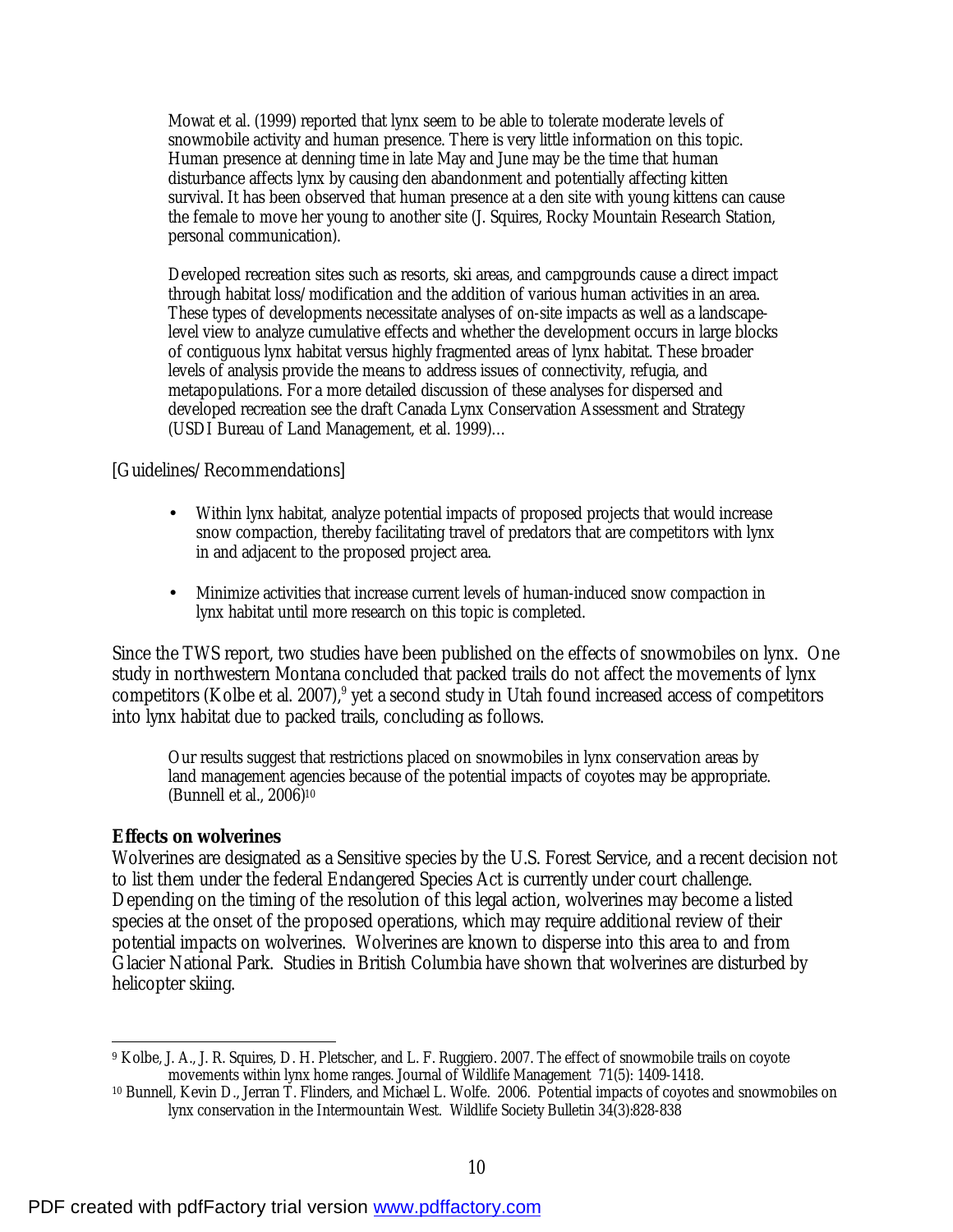Wolverines have not been intensively studied in the Whitefish Range, but many wolverines have been trapped there during Montana's trapping season (FWP data), and study animals from Glacier National Park are known to have moved through the area (see figure from Copeland and Yates  $2006$ , p.  $15).^{11}$ 



Figure 4. Black data represent the location of sababilt mate NS. Wash arrans depict his direction of memoscat from the east side of<br>Clarier Matomal Pack ruborquent to bis capture in February 2004. NS moved ever 200 idiomet

Here is a discussion of wolverine denning habitat from the TWS report (Claar et al. 1999, p. 7.35).

The most specific habitat need of wolverine may be for denning. All authors agree that the use of reproductive dens begins in early February to late March (Copeland 1996). Female wolverines in central Idaho preferred secluded subalpine talus sites in cirque basins for natal and kit rearing dens (Copeland and Harris 1994, Copeland 1996) from which they made foraging trips as far away as 15 km. The concave nature of a cirque may enhance longevity of snow depth, thereby ensuring the integrity of den structure into late winter. Large boulder talus provides cavities used as natal and nursery dens. Post-weaning rendezvous sites for kits and adult females included large boulder talus and structurally mature spruce/fir riparian sites with dense understory and forest floor debris for security and hiding cover. Such sites were often associated with subalpine rock/scree. Boulder talus was also associated with foraging during winter and summer months and may be important as thermal cover.

In the spatial and temporal planning of human activities, it is advisable to consider the apparent specific denning needs of wolverine.

# **Effects on wolverines, fishers and martens**

The TWS report combines wolverines, fishers and martens for its discussion of the recreational impacts common to all three species, and its conclusions, including guidelines and recommendations for managers (Claar et al. 1999, pp. 7.36-7.37).

Gabrielsen and Smith (in Knight and Gutzwiller 1995) provide abundant evidence of the physiological response of some wildlife to both natural and human-caused disturbance. These include elevated heart rate, metabolism, blood sugar, body temperature, respiration rate and depth, oxygen consumption, and brain and heart blood flow. When marten, fisher, and wolverine are disturbed by humans, similar physiological responses likely occur and have energetic costs.

 $\overline{a}$ <sup>11</sup> Copeland, Jeffrey P. and Richard E. Yates. 2006. Wolverine population assessment in Glacier National Park. Progress report 2004-2005. USDA Forest Service, Rocky Mountain Research Station, Missoula, Montana, March 2006.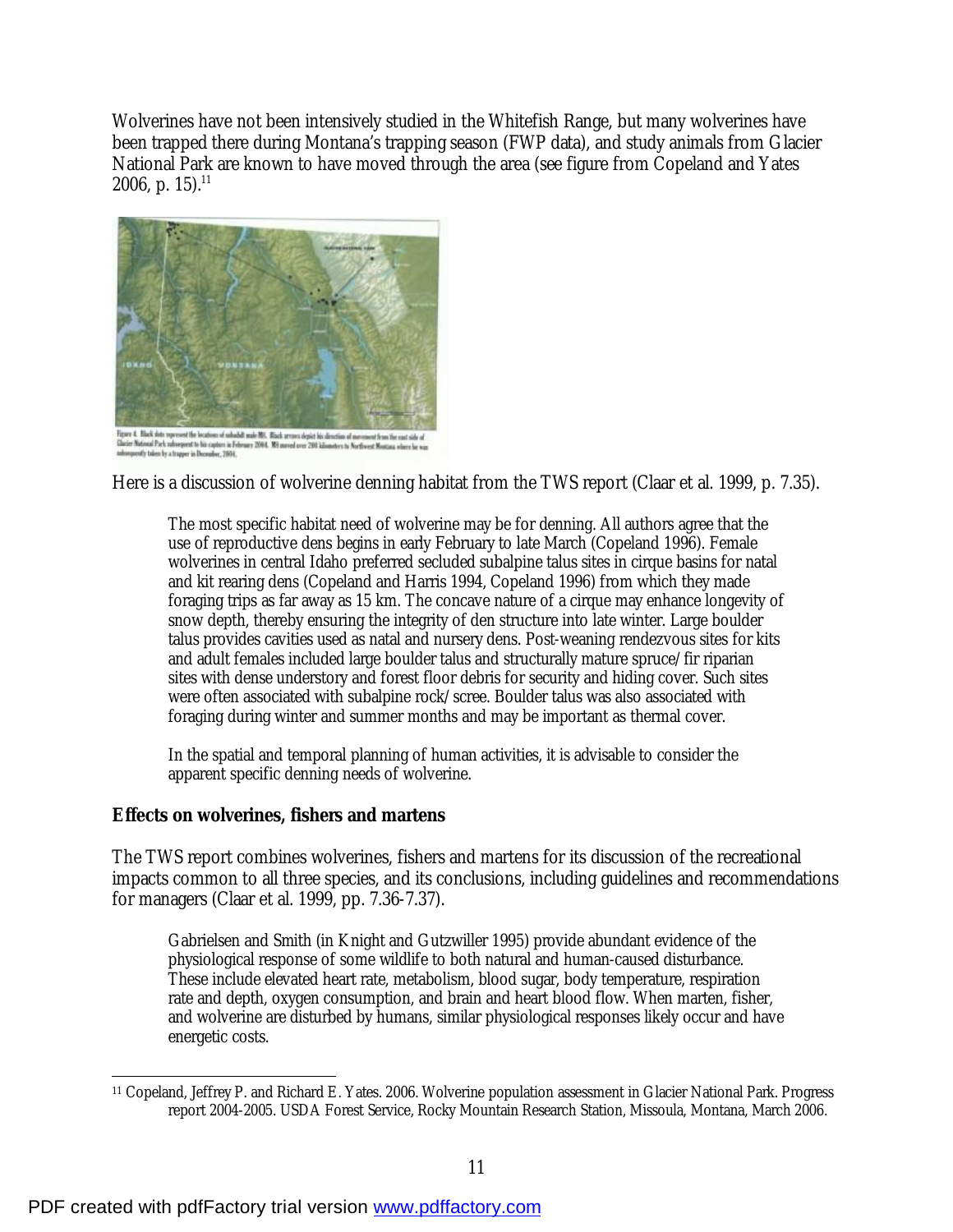Animals that learn to avoid areas of human activity do so at the cost of repeated disturbance and ultimately forego the resources available in the avoided area. Even those individuals exhibiting an attraction or habituation response may do so at a cost. For example, animals attracted to human food sources may experience poor nutrition and may be exposed to mortality risks not necessarily encountered in their "wild" environments. These include conflicts with domestic pets and exposure to their diseases, risk of incidental trapping or shooting, and being struck by vehicles. Habituated individuals develop their behavior only after the cost of repeated stimulation, and they too may expose themselves to greater risk of mortality.

#### [Conclusions]

In many landscapes, occurrence of habitats that fill the specialized habitat requirements of marten, fisher, and wolverine have been reduced as a result of logging practices (loss of old growth/structurally mature conifer stands with multiple canopies and downfall) and recreational use of subalpine cirques (ski resorts, snowmobile trails and play areas, heliskiing, and extreme snowboarding).

In the absence of a complete knowledge of habitat requirements, consideration of recreational activities on public lands should err on the side of the requirements of the productive female segment of populations, including habitat and energy requirements associated with gestation and lactation…

Human activity may have the effect of altering species composition in local areas or over geographic landscapes Snowmobile or ski trails may facilitate entry of species (on packed snow paths) that would otherwise be excluded by virtue of snow depth or conditions. Changes in species composition (range extension of coyotes, bobcats, lions, wolves) may result in competition for food (prey species or carrion) and/or predation pressures that otherwise would not occur. Carrion is an important winter food source for wolverine. Therefore, displacement of ungulates or competition for carrion as a result of changes in species composition in an area may negatively effect wolverine.

[Guidelines and Recommendations]

- Planning of recreational developments with consideration for these forest carnivores must, by necessity, be accomplished at the landscape scale (these species have lowdensity populations with large area and specialized habitat requirements and have been diminished as a result of historic land uses); incorporate the concept of refugia (integrity of landscapes that can support unexploited source populations of species characterized by low reproductive potential and low dispersal abilities); and consider cumulative effects of recreational developments and other land uses within the landscape.
- Recreation should be directed to designated travel routes.
- Locate road or trail routes or other recreational facilities in a manner that does not impact habitats important to wolverine for denning and foraging (subalpine boulder talus sites or structurally mature montane forests associated with subalpine rock/scree habitats). Natal and kit-rearing habitat for wolverine should be protected from disturbance 1 January through 30 May. Female wolverines are sensitive to disturbances in habitats selected for natal dens and kit-rearing den/rendezvous sites. Den desertion has been documented in Idaho by Copeland (1996) and in Finland by Pulliainen (1968).

The Greater Yellowstone report contains some additional recommendations for these small-medium carnivores (Oliff et al. 1999, p. 69)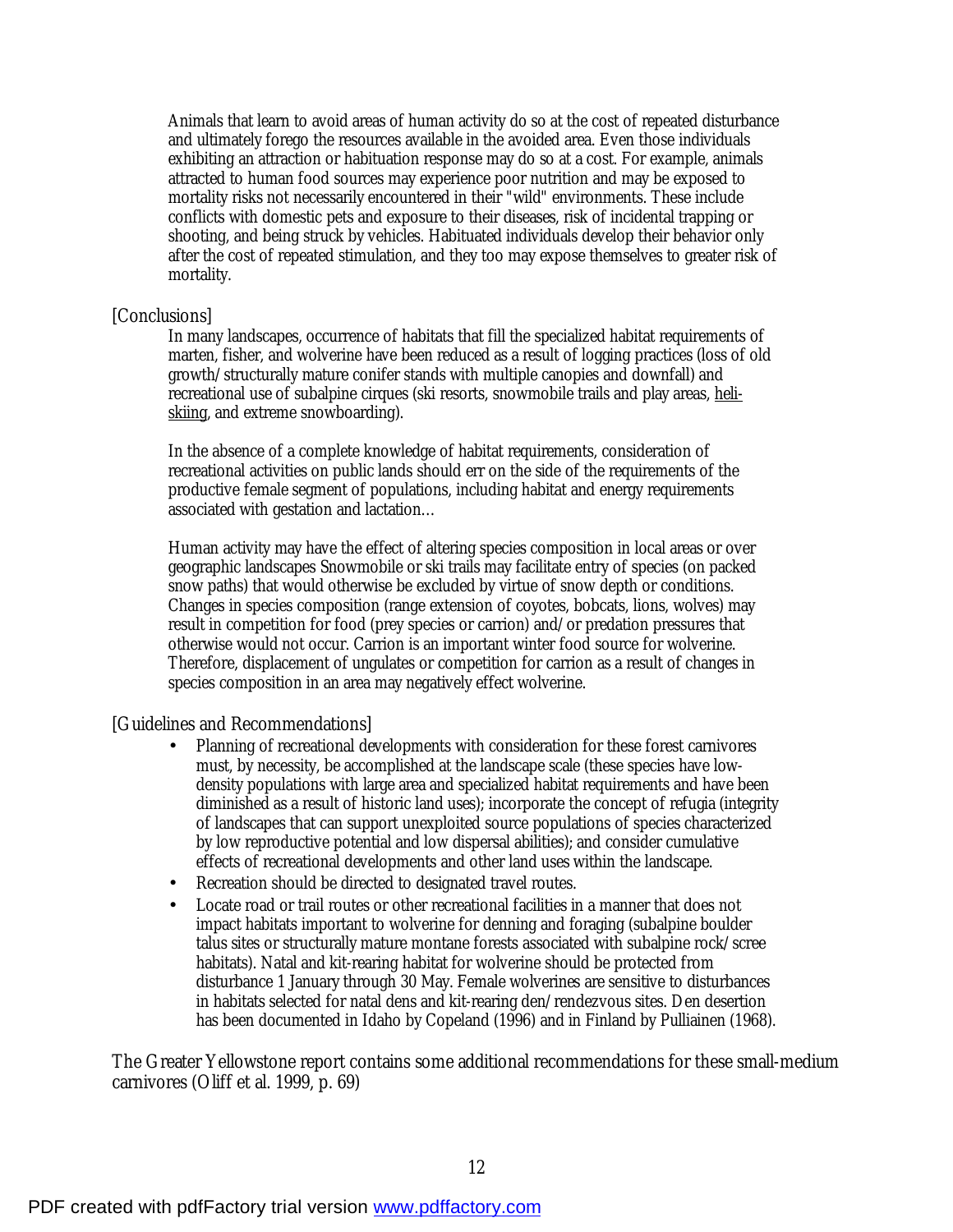Existing winter trail systems/play areas and the development of new trails or designation of new play areas, particularly new areas, should be considered a negative impact on mid-sized carnivores. To avoid impacts, public land managers should exclude recreational activities from important areas that are used by carnivores during the winter.

Copeland (1996) recommends that management exclude human recreational activities within a five-mile buffer of predicted wolverine denning habitat from January 1 to May 31. Recreational activities outside the restricted time period should be managed for minimal intensity (e.g., institute skier/snowmobile quotas and/or weekend closures).

Some additional findings from research on human disturbance of wolverines were published in a special supplement to the Journal of Wildlife Management last summer, including research in British Columbia in areas used by helicopter skiing operations. Here are some relevant excerpts from these studies.

Resource extraction (including timber harvesting), backcountry skiing and snowmobiling, roads, and other forms of human disturbance merit careful consideration by those concerned about wolverine conservation. Researchers in British Columbia found a consistent negative association between wolverine occurrence and areas where helicopter and backcountry skiing occur. (Ruggiero et al. 2007, p. 2146)<sup>12</sup>

Habitat use by male wolverines in winter was… negatively associated with helicopter skiing areas in the Columbia Mountains… In the Columbia Mountains, where winter recreation was widespread, females were negatively associated with helicopter and backcountry skiing... Our analysis suggests wolverines were negatively responding to human disturbance within occupied habitat. (Krebs et al. 2007, Abstract)<sup>13</sup>

Human use and predation risk-related variables were also strong predictors in all female seasonal models… Helicopter skiing and backcountry skiing were negatively associated with Columbia Mountain females' use in winter. In summer, females were positively associated with roadless areas and negatively associated with recently logged areas. Taken together, these results suggest that wolverines, particularly females, are responding negatively to human activities within their home ranges. (*Ibid*, pp. 2188-2189

Human use, including winter recreation and the presence of roads, reduced habitat value for wolverines in our studies. (*Ibid*, p. 2190)

Wolverine field work in the Greater Yellowstone area also indicates that wolverines are displaced by motorized use, as indicated in the following excerpts from a progress report published in May 2007 (Inman et al. 2007). <sup>14</sup>

Three of 5 natal dens were located in designated wilderness. One den was in a wilderness study area where motorized use was allowed during winter but was most likely absent due to difficult access. One den was located in an open area open to motorized use during winter and we documented a small amount of snowmobile use near the natal den… (p. 69)

-

<sup>12</sup> Ruggiero, L. F., K. S. McKelvey;, et al. 2007. Wolverine Conservation and Management. Journal of Wildlife Management 71(7): 2145–2146.

<sup>13</sup> Krebs, J. E. C. LoFroth and Ian Parfitt. 2007. Multiscale Habitat Use by Wolverines in British Columbia, Canada. Journal of Wildlife Management 71(7): 2180–2192.

<sup>14</sup> Inman, Robert M., Kristine H. Inman, Mark L. Packila, and Anthony J. McCue. 2007. Wolverine reproductive rates and maternal habitat in Greater Yellowstone. *Chapter 4, Pp. 65-84 In* Greater Yellowstone Wolverine Program Cumulative Report. May 2007. Wildlife Conservation Society, Ennis, Montana.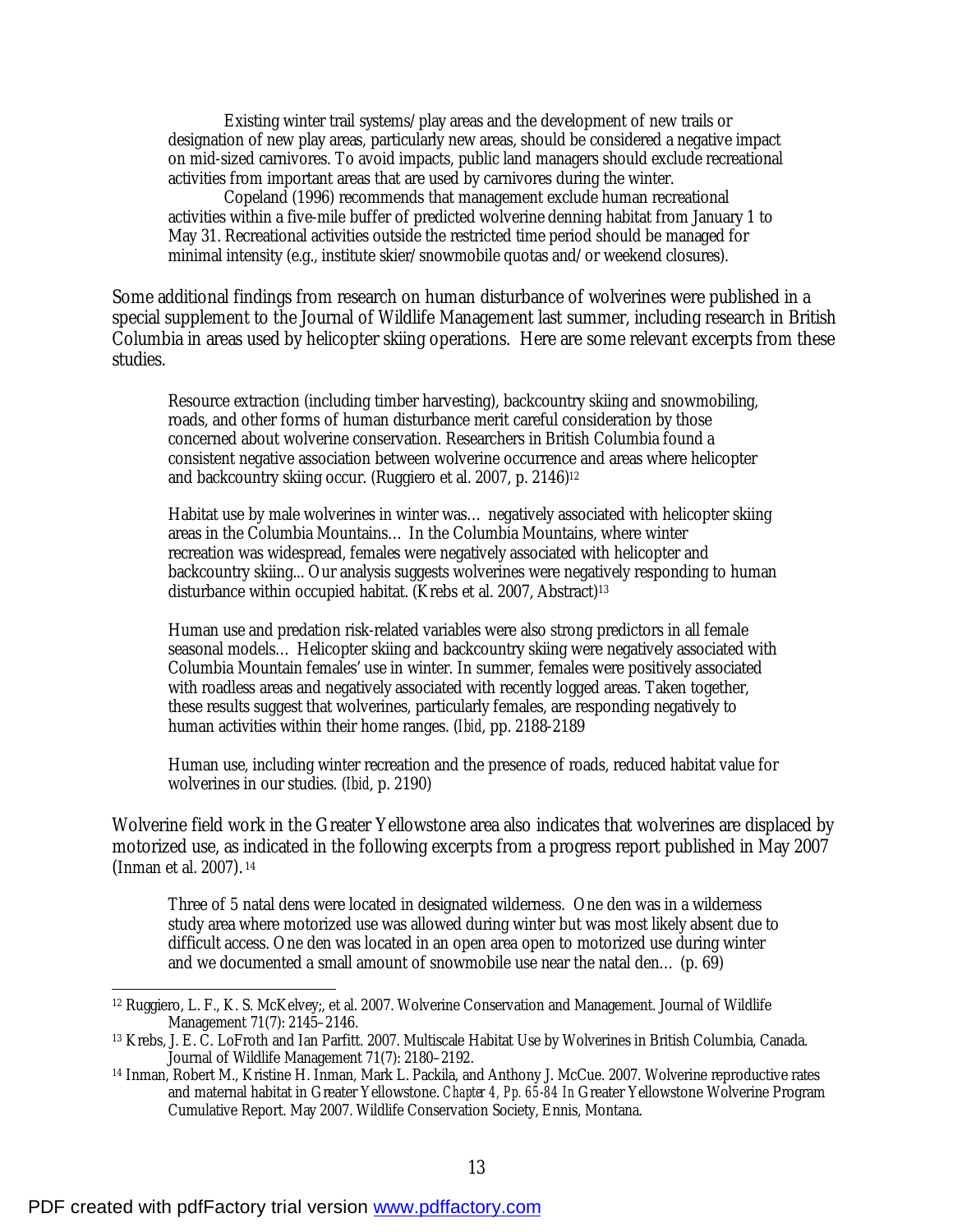Females did not abandon natal dens in Alaska or Scandinavia when researchers approached… However, 6 of 7 natal dens from this study occurred in areas without motorized use… (p. 71)

#### **Effects on wolves**

Wolves recolonized the North Fork Valley from Canada more than 20 years ago, their first toehold that has led to their restoration across the Northern Rockies region. Wolves may make use of the elk winter range that has been identified in the Coal Creek State Forest during the winter months and use of this area by helicopters, snowmobiles and/or skiers is likely to displace or harm wolves and their prey.

The following excerpt from The Wildlife Society's report is relevant to the potential effects of the proposed heli-skiing operations on wolves and ungulates (Claar et al. 1999, p. 7.6).

Snowmobiles in Canada made well-used trails to elk wintering areas that wolves had previously not utilized, causing increased wolf depredation (P. Paquet, University of Calgary, Alberta, personal communication)...

## **Effects on mountain lions**

The Wildlife Society's report recommendations for reducing recreation impacts on mountain lions include the following points relevant to this decision (Claar et al. 1999, p. 7.45).

- Avoid human encroachment into ungulate seasonal ranges so that mountain lions are able to sustain themselves without contact/conflict with humans…
- Restrict snowmobiles to designated routes and designated play areas; minimize snowmobile activity in and near big game winter ranges (mountain lion habitat) on public lands.

## **Effects on elk**

Elk winter range has been identified on the Coal Creek State Forest and Montana FWP recommends protecting winter range from recreational activities. Even if skiers are not using the winter range directly, providing access for the skiers in or out of the Coal Creek State Forest by helicopter or snowmobile may require traveling through this winter range and disturb dependent wildlife.

This figure from the 2001 Wildlife Conservation Society report mentioned above shows elk winter range in the Flathead Basin, which includes one of the possible heli-skiing operation areas on the Coal Creek State Forest (Weaver 2001, p.36)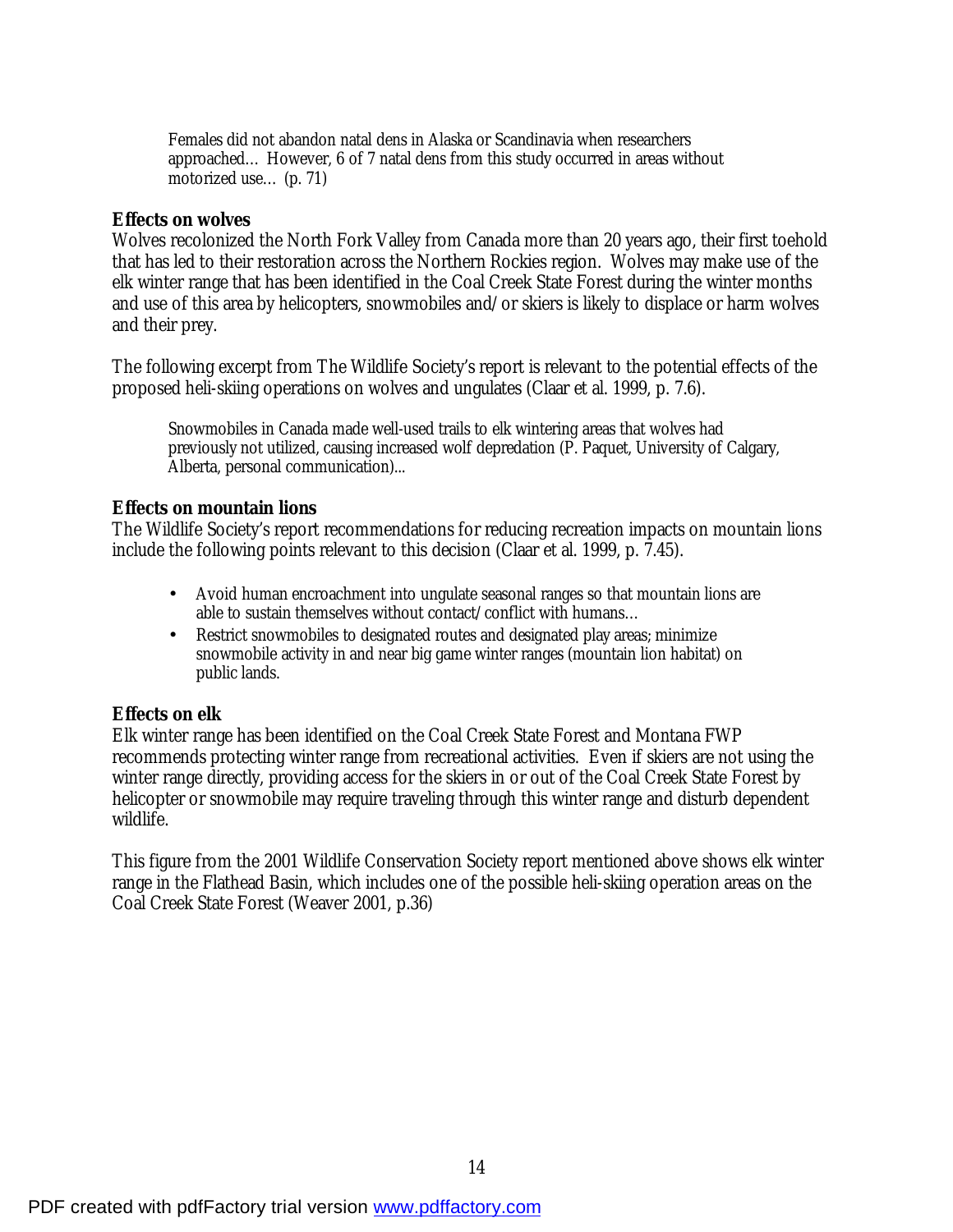

The Montana Chapter of The Wildlife Society's report has an extensive section devoted to the importance of protecting ungulate winter range from disturbance by human recreation. It concludes with the following recommendations and guidelines, which it describes as, "minimum acceptable considerations for protecting ungulates on Montana winter ranges" (Canfield et al. 1999, pp. 6.8-  $6.9$ .<sup>15</sup>

Management techniques that reduce human disturbances on ungulate winter range include the following, by priority:

- 1. Route winter-use facilities, trails, and/or roads away from ungulate wintering areas (this may include high-elevation areas used by some sex and age classes or during mild conditions).
- 2. Establish designated travel routes within area closures where recreation occurs on or across winter ranges (no off-road/trail use) to make human use of wintering areas as predictable as possible (if needed, use could be restricted to mid-day time frames, dogs could be restricted of excluded, and low speed limits could be imposed on snowmachines). Examine routes to ensure that bedding and feeding areas are not separated, that open ridges are avoided, and that topography serves to buffer noise and disturbance.

 $\overline{a}$ <sup>15</sup> Canfield, J. E., L. J. Lyon, J. M. Hillis, and M. J. Thompson. 1999. Ungulates. Pages 6.1-6.25 in G. Joslin and H. Youmans, coordinators. Effects of recreation on Rocky Mountain wildlife: A Review for Montana. Committee on Effects of Recreation on Wildlife, Montana Chapter of The Wildlife Society. 307pp.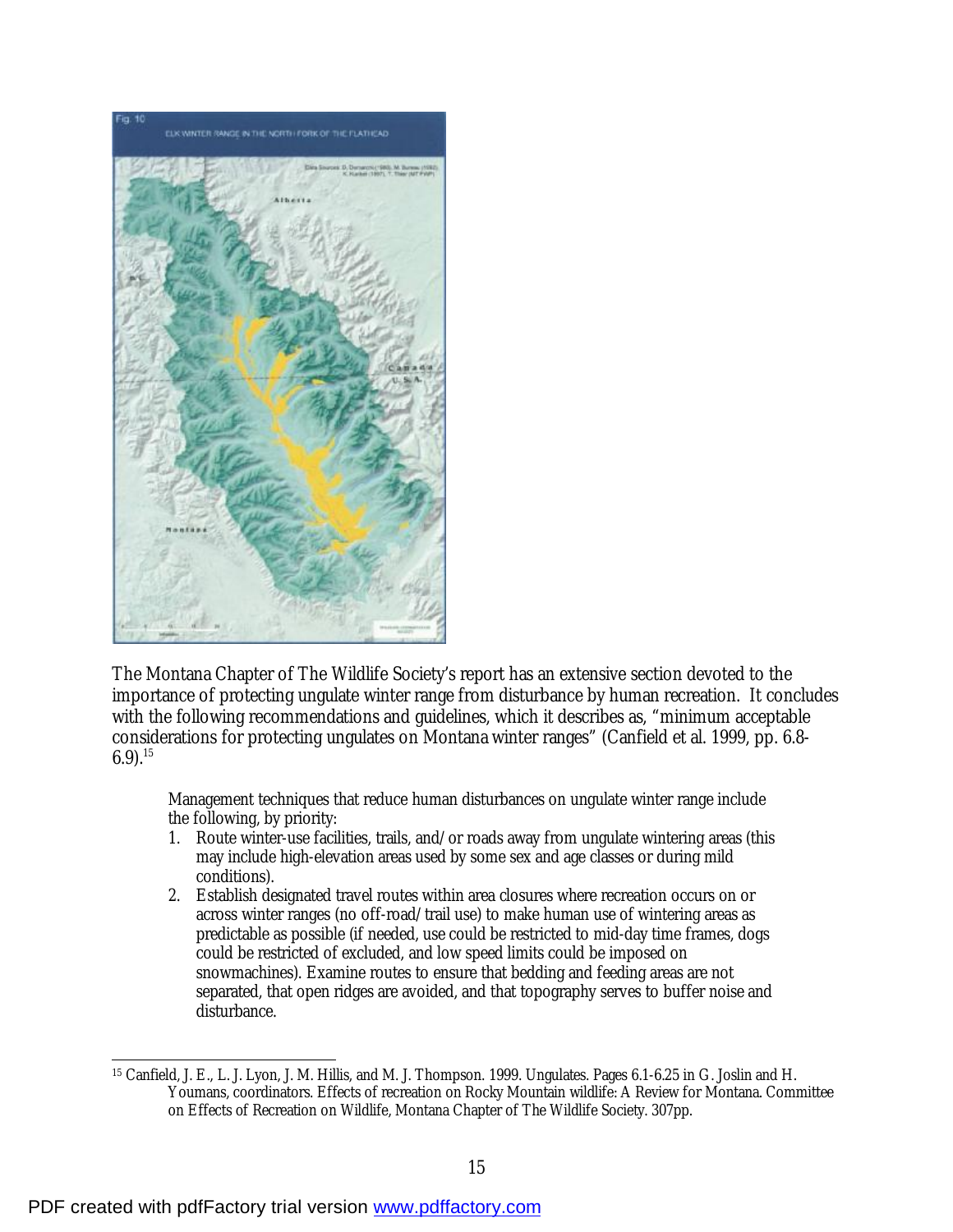- 3. Monitor ungulate use of areas that receive high-impact winter use by snowmobiles and/or skiers and identify and mitigate any potential conflicts.
- 4. Actively enforce travel restrictions on ungulate winter ranges.
- 5. Use interpretive signing to inform users of the importance of ungulate winter range and that they should not approach wildlife closer than 150 m.
- 6. Restrict antler collection and other recreational activities with potential to displace ungulates during spring green-up until at least May 15th (preferably leaving some flexibility, based on snow conditions, to allow animals to disperse naturally from their traditional winter concentration areas).

# **Cumulative effects on wildlife**

The following figure displays a variety of outstanding wildlife values in and adjacent to the proposed helicopter skiing operations.



**Map Key** 

- Light Blue = Stillwater and Coal Creek State Forests
- Red Line = Western boundary of grizzly bear recovery zone
- Light Purple Line = Lynx Critical Habitat proposed boundary (73 Fed Reg at 10890)
- Dark Purple Line = 2003-2004 Lynx observations (Gehman et al. 2004)
- Orange = Approximate area of elk winter range (Weaver 2001)
- Possible Operating Areas are outlined in Black (approximate)

# **Effects on Glacier National Park**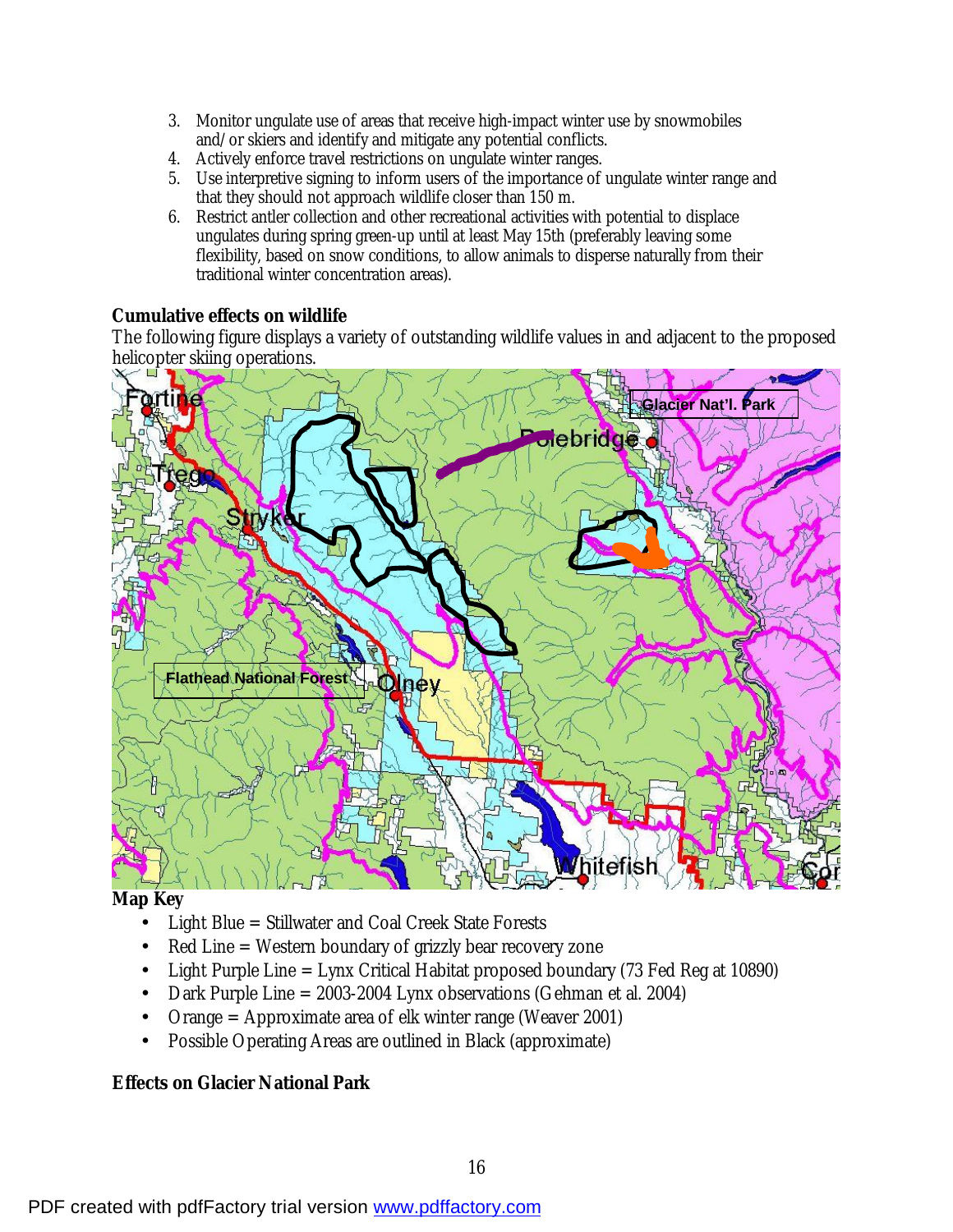Glacier's management plan calls for maintaining its wilderness qualities, and developments outside the park should not impair its outstanding wilderness and wildlife values. Helicopter skiing may not be compatible with this. We remind DNRC of its commitment to work with adjacent landowners toward ecosystem management and other shared goals.

# **Effects on Flathead National Forest**

The Flathead National Forest recently completed a management plan regarding winter recreation. We remind DNRC of its obligation to cooperate with adjacent landowners, and we urge DNRC to consider the cumulative effects of helicopter skiing in addition to winter recreation on the Flathead National Forest, and other potential stressors on wildlife in the area during the winter season and year-round. The following map from the Flathead National Forest Winter Motorized Recreation Plan displays yearlong restrictions of winter motorized use across the vast majority of its lands bordering the two state forests.



**Over Snow Vehicle Use Map - Glacier View & Tally Lake Ranger Districts, Flathead NF** 

**Effects on other recreationists—**Helicopters are not compatible with quiet winter recreation, and can disturb people seeking the serenity of nature from miles away. Again, DNRC should ensure its management is compatible with objectives for the general area of adjacent landowners and the surrounding communities.

**Effects on area residents—**Many people live in the Whitefish and North Fork areas for the quality of life, which includes peace and quiet. Helicopters disrupt this. DNRC should consider the effects of the proposals on local and country plans and objectives for this area, now and into the future.